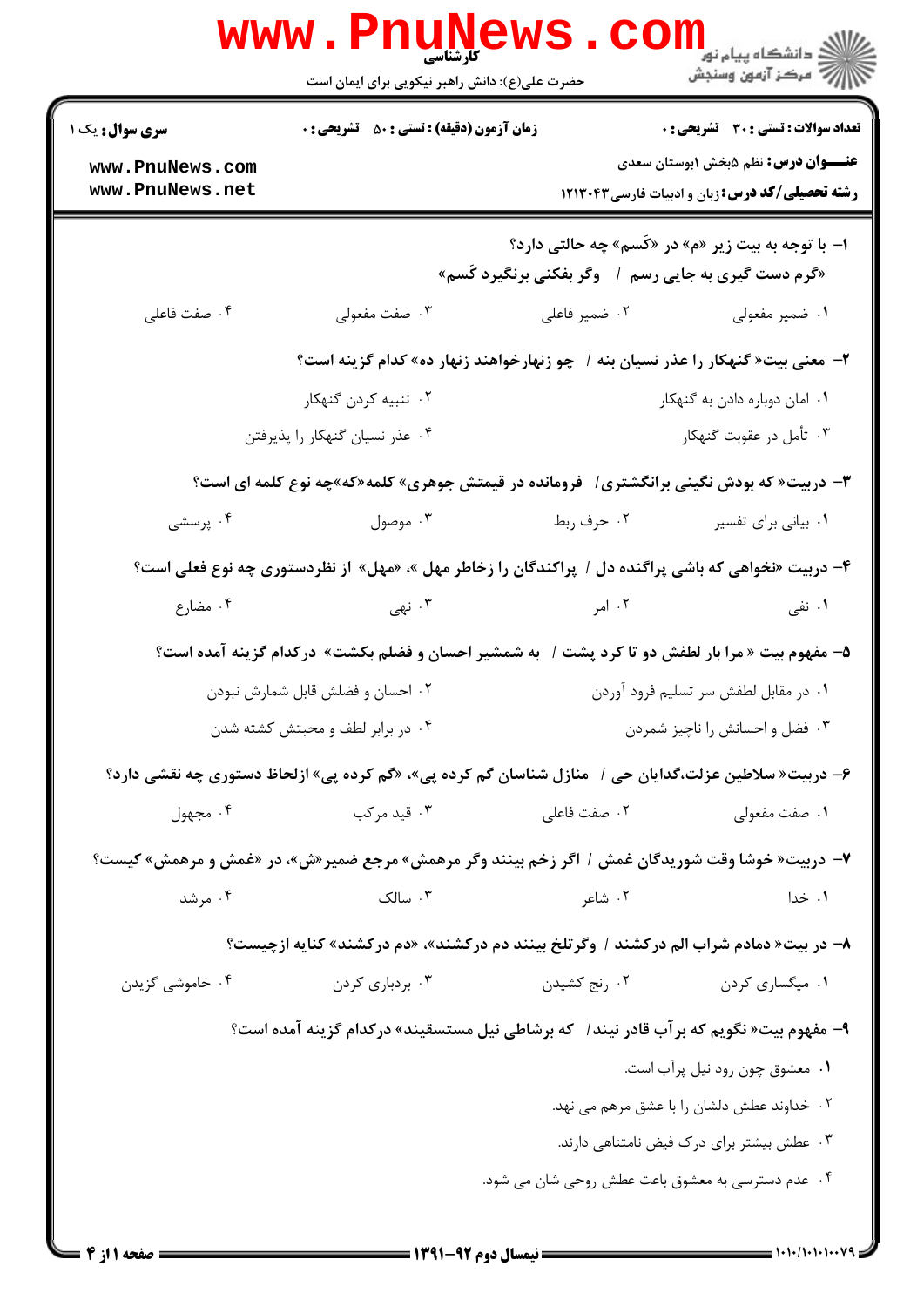|                                                                                                                | WWW . PIN<br>کا, شناسی<br>حضرت علی(ع): دانش راهبر نیکویی برای ایمان است                                            |                                                                                             | دانشگاه پيام نور ■<br>//<br>// مرکز آزمون وسنجش                                                      |  |  |  |
|----------------------------------------------------------------------------------------------------------------|--------------------------------------------------------------------------------------------------------------------|---------------------------------------------------------------------------------------------|------------------------------------------------------------------------------------------------------|--|--|--|
| <b>سری سوال : ۱ یک</b>                                                                                         | <b>زمان آزمون (دقیقه) : تستی : 50 ٪ تشریحی : 0</b>                                                                 |                                                                                             | <b>تعداد سوالات : تستی : 30 ٪ تشریحی : 0</b>                                                         |  |  |  |
| www.PnuNews.com<br>www.PnuNews.net                                                                             |                                                                                                                    |                                                                                             | <b>عنـــوان درس:</b> نظم ۵بخش ۱بوستان سعدی<br><b>رشته تحصیلی/کد درس:</b> زبان و ادبیات فارسی ۱۲۱۳۰۴۳ |  |  |  |
|                                                                                                                | +۱- دربیت« گه آسوده درگوشه ای خرقه دوز / گه آشفته در مجلسی خرقه سوز»، خرقه سوزاندن صوفی نشانه چیست؟                |                                                                                             |                                                                                                      |  |  |  |
| ۰۲ نمی خواهند به مقام و حالت پیشین برگردند.                                                                    |                                                                                                                    |                                                                                             | ۰۱ خویشتنداری از کار ناشایست نمی کنند.                                                               |  |  |  |
| ۰۴ با سوزاندن خرقه به مراحل بعدي عرفان گام مي نهند.                                                            |                                                                                                                    | ۰۳ سرمست از باده الهی اند و خرقه شان را می سوزانند.                                         |                                                                                                      |  |  |  |
|                                                                                                                | سمندر چه داند عذاب الحريق» دركدام گزينه آمده است؟<br>11- مفهوم بيت« به دريا نخواهدشد بط غريق/                      |                                                                                             |                                                                                                      |  |  |  |
| ۰۲ بط و سمندر در آب غرق نمی شوند.                                                                              |                                                                                                                    |                                                                                             | ۰۱ عارف و سالک مانند بط و سمندرند.                                                                   |  |  |  |
| ۰۴ رنج طریقت صدمه ای به آنها نمی زند.                                                                          |                                                                                                                    |                                                                                             | ۰۳ سمندر و بط در آتش نمی سوزند.                                                                      |  |  |  |
| 1۲- دربیت « عزیزان پوشیده از چشم خلق /  نه زنارداران پوشیده دلق» کدام صفت رذیله انسانی را نکوهش می کند؟        |                                                                                                                    |                                                                                             |                                                                                                      |  |  |  |
| ۰۴ خرافه پرستی                                                                                                 | ۰۳ ژنده پوشی                                                                                                       | ۰۲ ریاکاری                                                                                  | ۰۱ نهانکاری                                                                                          |  |  |  |
| ۱۳- دربیت « دراین مجلس آن کس به کامی رسید / که در دورآخر به جامی رسید»،«جام» به چه معنای نمادی به کاررفته است؟ |                                                                                                                    |                                                                                             |                                                                                                      |  |  |  |
| ۰۴ نماد عشق به خداوند                                                                                          | ۰۳ نماد جام شراب                                                                                                   | ٠٢ نماد سالكان واصل                                                                         | ٠١. نماد باده خوارى                                                                                  |  |  |  |
|                                                                                                                | ۱۴- دربیت «گشاید دری بردل از واردات / فشاند سردست برکاینات»، «فشاندسردست» درچه معنایی به کاررفته است؟              |                                                                                             |                                                                                                      |  |  |  |
| ۰۴ ترک لذتها نمودن                                                                                             | ۰۳ جان نثاری کردن                                                                                                  | ۰۲ صرف نظر کردن                                                                             | ۰۱ دست افشانی کردن                                                                                   |  |  |  |
|                                                                                                                | 1۵- دربیت « تعلق حجاب است و بی حاصلی /  چو پیوندها بگسلی واصلی»، «حجاب» دراصطلاح تصوف چه نامیده می شود؟            |                                                                                             |                                                                                                      |  |  |  |
| ۰۴ رياكاري                                                                                                     | ۰۳ علايق دنيوي                                                                                                     | ۰۲ پرده و پوشش                                                                              | ۰۱ غبار دل                                                                                           |  |  |  |
| ۱۶- دربیت « نه خود را برآتش به خود می زنم / که زنجیرشوق است درگردنم»،«زنجیرشوق» چه نوع اضافه ای است؟           |                                                                                                                    |                                                                                             |                                                                                                      |  |  |  |
| ۰۴ تشبیهی                                                                                                      |                                                                                                                    | ۰۲ استعاری مسلم در ۲۰۰ استعاری به استعاری به استعاری به استعاری به استعاری به است $\cdot$ ۲ | ٠١. اضافه مقلوب                                                                                      |  |  |  |
| ۱۷- دربیت« به صورت کسانی که مردم وشند / چو صورت همان به که دم درکشند»،«وشند» از لحاظ دستوری چه نقشی دارد؟      |                                                                                                                    |                                                                                             |                                                                                                      |  |  |  |
| ۰۴ قید مرکب                                                                                                    | بسوند لياقت $\cdot$                                                                                                | ٠٢ پسوند شباهت                                                                              | ۰۱ مصدر مرّخم                                                                                        |  |  |  |
|                                                                                                                | <b>۱۸</b> - در بیت زیر «جُرّه باز» استعاره از چیست؟<br>«به قید اندرم جُرّه بازی که بود ۱ دمادم سر رشته خواهد ربود» |                                                                                             |                                                                                                      |  |  |  |
| ۰۴ آسایش                                                                                                       | ۰۳ عزّت و احترام                                                                                                   | ۲. شادابی و چالاکی                                                                          | ۰۱ سالخوردگی                                                                                         |  |  |  |
|                                                                                                                |                                                                                                                    |                                                                                             |                                                                                                      |  |  |  |

= 1+1+/1+1+1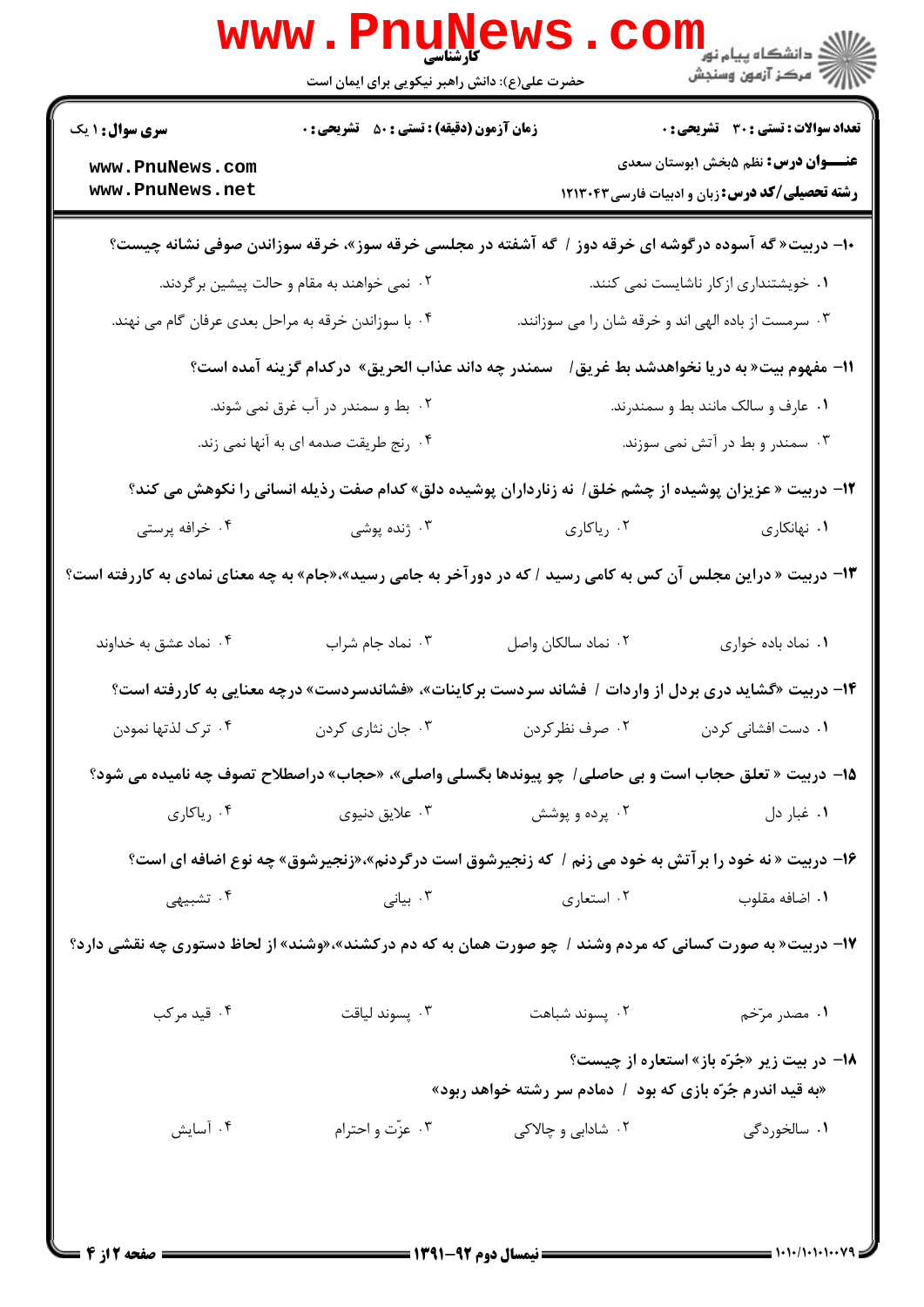|                                                                                                       | کارشناسی<br>حضرت علی(ع): دانش راهبر نیکویی برای ایمان است                                                            |                                               | ر دانشگاه پيام نور ■<br>رود ترمون وسنجش                                                              |  |
|-------------------------------------------------------------------------------------------------------|----------------------------------------------------------------------------------------------------------------------|-----------------------------------------------|------------------------------------------------------------------------------------------------------|--|
| <b>سری سوال : ۱ یک</b>                                                                                | <b>زمان آزمون (دقیقه) : تستی : 80 ٪ تشریحی : 0</b>                                                                   |                                               | <b>تعداد سوالات : تستی : 30 ٪ تشریحی : 0</b>                                                         |  |
| www.PnuNews.com<br>www.PnuNews.net                                                                    |                                                                                                                      |                                               | <b>عنـــوان درس:</b> نظم ۵بخش ۱بوستان سعدی<br><b>رشته تحصیلی/کد درس:</b> زبان و ادبیات فارسی ۱۲۱۳۰۴۳ |  |
|                                                                                                       | ۱۹- مفهوم بیت« دَرَد مستِ نادان گریبان مرد / که باشیر جنگی سگالد نَبَرد» درکدام گزینه آمده است؟                      |                                               |                                                                                                      |  |
| ۰۲ انسان فرزانه می تواند با شیر پیکار کند.                                                            |                                                                                                                      | ٠١. آدم نادان ادعای جنگاوری می کند.           |                                                                                                      |  |
| ۰۴ انسان فرزانه حاضر به مقابله با نادان نمی شود.                                                      |                                                                                                                      | ۰۳ زورمندی به فرزانگی و نادانی ارتباطی ندارد. |                                                                                                      |  |
|                                                                                                       | <b>۰۲</b> - دربیت «پس ازگریه مرد پراگنده روز / بخندیدکای مامک دلفروز»،«ک» در«مامک» نشانه چیست؟                       |                                               |                                                                                                      |  |
| ۰۴ پسوند                                                                                              | ۰۳ کهتری                                                                                                             | ۰۲ تحبيب                                      | ۰۱ بیانی                                                                                             |  |
|                                                                                                       | <b>۲۱</b> - دربیت « زهی جوفروشان گندم نمای / جهانگرد شبکوک خرمن گرای»،«شبکوک» چه نقشی دارد؟                          |                                               |                                                                                                      |  |
| ۰۴ متمم                                                                                               | ۰۳ صفت                                                                                                               | ۰۲ مسندالیه                                   | ۰۱ اسم مصدر                                                                                          |  |
|                                                                                                       | ۲۲−   دربیت« مریز ای حکیم آستینهای دُر / چومی بینی ازخویشتن خواجه پُر ». «آستینهای دُر» استعاره از چیست؟             |                                               |                                                                                                      |  |
| ۰۴ خودپسندی و غرور                                                                                    | ۰۳ مروارید                                                                                                           | ۰۲ عرفان و حکمت                               | ٠١. سخنان حكمت آميز                                                                                  |  |
|                                                                                                       | <b>۲۳</b> - دربیت« چه وزن آورد جایی انبان ِ باد / که میزان ِ عدل است و دیوان ِ داد؟»، مراد از «انبان باد» چیست؟      |                                               |                                                                                                      |  |
| ۰۴ نامه اعمال رياكاران                                                                                | ۰۳ کیسه چرمی سبک                                                                                                     | ۰۲ ریاکار پرهیزگارنما                         | ٠١ كيسه چرمى پرباد                                                                                   |  |
| <b>۲۴</b> – مراد شاعردر بیت « کنند اَبرَه پاکیزه تر ز آستر / که این درحجاب است و آن درنظر» چیست؟      |                                                                                                                      |                                               |                                                                                                      |  |
| ۰۱ رویه لباس را از آستر بهتر می کنند.<br>۰۲ ریاکاران ظاهر اعمال را می آرایند.                         |                                                                                                                      |                                               |                                                                                                      |  |
| ۰۴ ریاکاران در خفا نیز تظاهر می کنند.<br>۰۳ آسترلباس برعکس رویه دیده نمی شود.                         |                                                                                                                      |                                               |                                                                                                      |  |
| ۲۵- در بیت« تو خود را از آن در چَه انداختی / چَه را ز ره نشناختی»،«چَه» استعاره از چیست ؟             |                                                                                                                      |                                               |                                                                                                      |  |
| ۰۴ غرق شدن                                                                                            | دوزخ $\cdot$ ۳                                                                                                       | ۰۲ دنیا                                       | ۰۱ ورطه گناه                                                                                         |  |
| <b>۲۶</b> - مفهوم بیت «پیاپی بیفشان از آیینه گرد / که مصقل نگیرد چو زنگار خورد» کدام گزینه است؟       |                                                                                                                      |                                               |                                                                                                      |  |
|                                                                                                       | ۰۱ پیوسته گرد گناه را از دلت پاک کن زیرا وقتی که دل آیینه مانندت به گناه آلوده شد دیگر با هیچ وسیله ای پاک نمی گردد. |                                               |                                                                                                      |  |
|                                                                                                       |                                                                                                                      |                                               | ۰۲ آیینه را از زنگ پاک کن زیرا پس از زنگ زدن شفاف نیست.                                              |  |
|                                                                                                       |                                                                                                                      |                                               | ۰۳ گرد را از آیینه دلت پاک کن زیرا به گناه آلوده می شود.                                             |  |
|                                                                                                       |                                                                                                                      |                                               | ۰۴ گرد آيينه را به وسيله صيقل پاک کن.                                                                |  |
| <b>۲۷-</b> دربیت« کجا ذکر گنجد در انبان آز ۱ به سختی نفس می کشد پا دراز»، «انبان آز» استعاره ازچیست ؟ |                                                                                                                      |                                               |                                                                                                      |  |
| ۰۴ طمعکار                                                                                             | ۰۳ انبار آذوقه                                                                                                       | ۰۲ شکم پرخواران                               | ۰۱ کیسه چرمی                                                                                         |  |
|                                                                                                       |                                                                                                                      |                                               |                                                                                                      |  |

 $1 - 1 - 1 - 1 - 1 - 1$